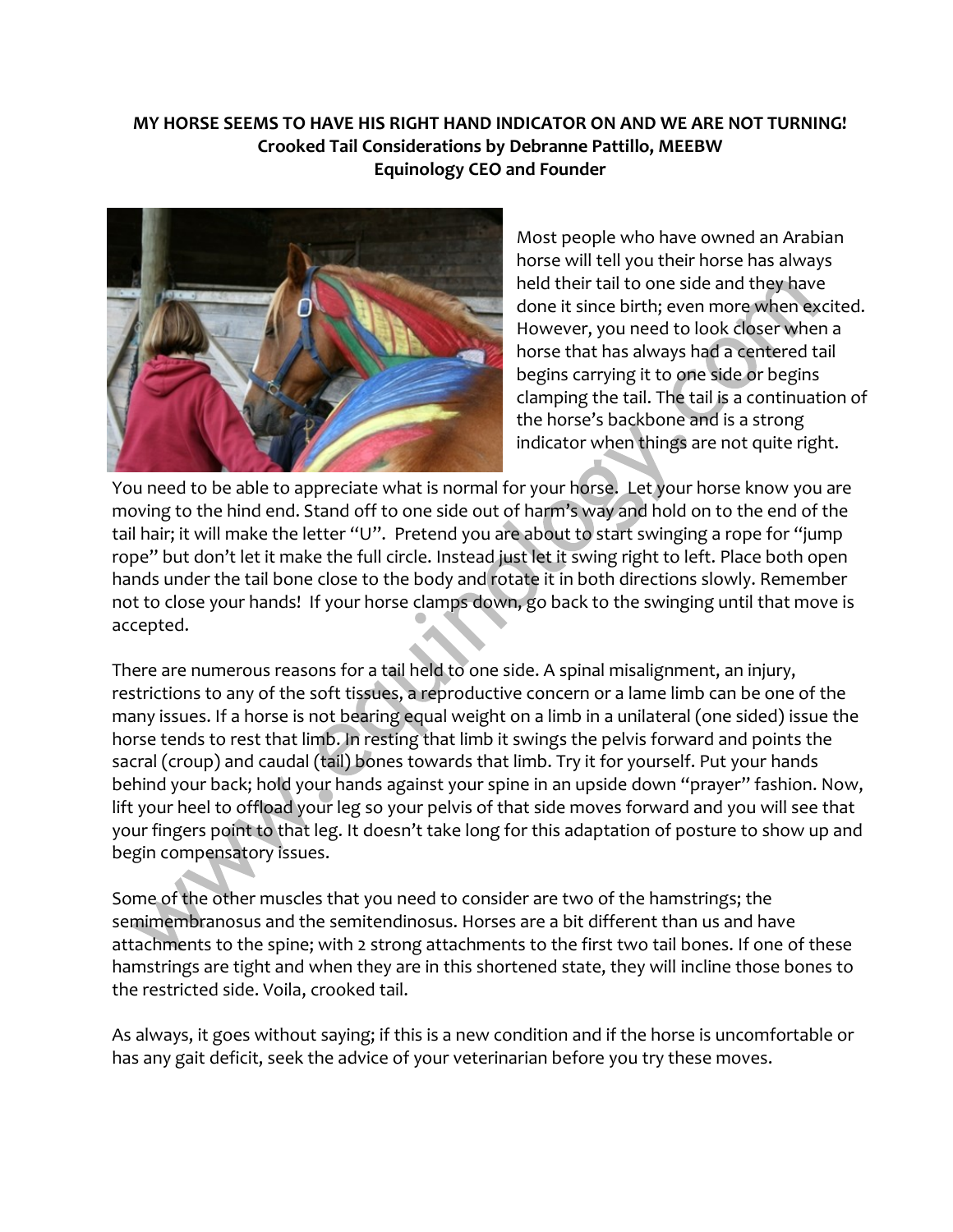We plan to have some footage up on You Tube on the Equinology Channel to highlight some moves of our EQ75 introduction course which is suitable for owners, trainers and those wishing to explore the field of equine body work. This course information can be found at: [http://www.equinology.com/info/course.asp?courseid=45.](http://www.equinology.com/info/course.asp?courseid=45) If you like our presentation here, you will love our course. There are also stretches on that channel as well as a video for finding the surface anatomy below. For now, here are some text and photos to point you in the right direction. The TTouch® work and the equine myofascial release approach (MFR) are also fabulous for addressing these areas of the horse.

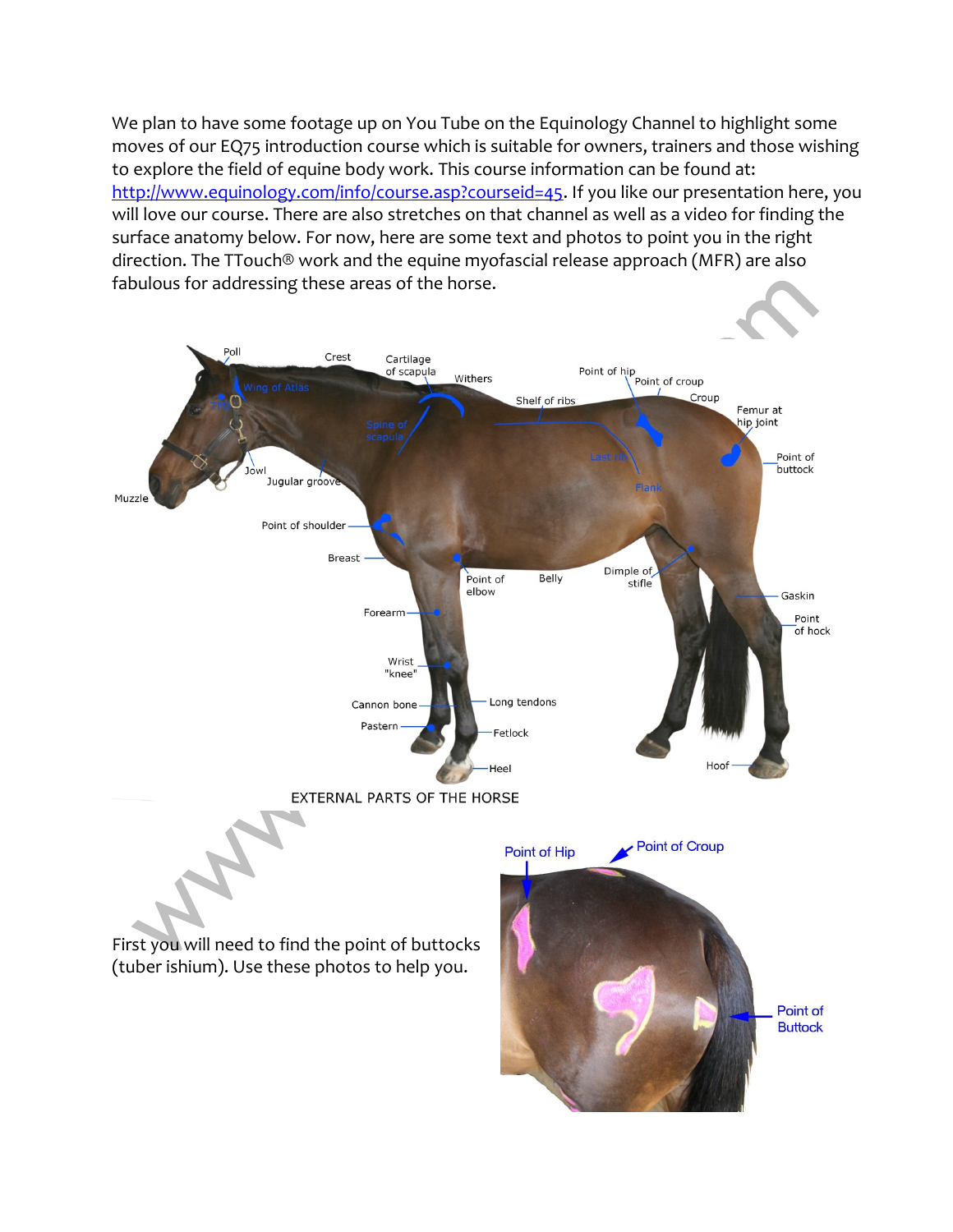### **TECHNIQUES FOR THE HAMSRINGS**

### **Working the hamstrings:**

**Prep:** Face rearward with a haunch check on and use a flat hand to stroke from the top of the tail down towards the hock. It should be your outside hand.



**Compress**: Face forward with the haunch crosscheck still on. Start right next to the spine and on the back edge of the racing muscle line. Loose-fist compress this hamstring (semitendinosus) at least three times. If you can't reach the vertebral head (the top portion), use palmar compression but you should switch to the loose fist compression each time after you pass the point of buttock. Otherwise your wrist will bend backwards (dorsiflexion) which can make it sore. Spend some time here on this muscle.

**Drag:** Concentrate on the lower portion of this muscle and the hamstring in front of it (biceps femoris) with some loose fist drags. Start just below the point of buttock and radiate outward with the drag.

**Working the inside hamstring:** Repeat the long strokes down the inside of the thigh. Fingertip compress and chuck (lift) starting at the top, continuing down this general area which is the blue muscle in this particular photo *(semimembranosus muscle; one of the hamstrings*). When you get to the lower portion of this muscle another covers it which is the light purple *gracilis muscle.* While here, carefully rake the muscle with your finger pads.





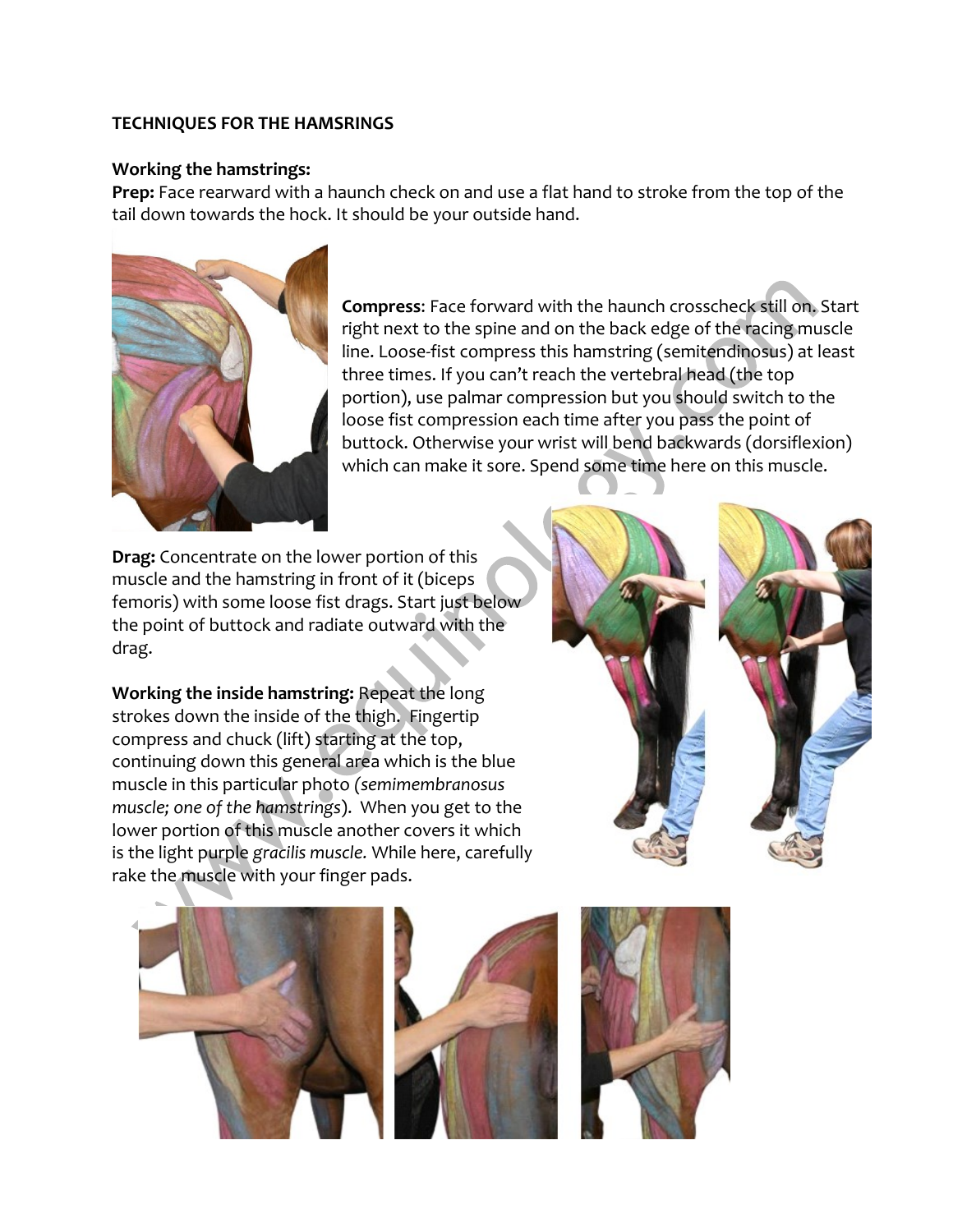#### **Cross-fiber massage on the semimembranosus**

Apply cross-fiber massage with your finger pads and palm on the entire *semimembranosus* muscle.



## **Muscle Facts SEMIMEMBRANOSUS**

**ORIGIN:** The long vertebral head of this muscle begins on the ventral surface of the first two caudal vertebrae and on the caudal boarder of the **sacrosciatic ligament.\*** The short ischiatic head begins on the ventral surface of the tuber ischii.

**INSERTION:** It ends on the medial epicondyle of the femur just caudal to the medial collateral ligament. **FUNCTION:** When active it extends the hip joint and adducts the hindlimb. It retracts the hindlimb. "The hamstring muscles flex the stifle joint during swing but constrain extension during the first half of stance due to the antagonistic action of rectus femoris and the cranial position of the vertical ground reaction force vector" (Clayton et al. 2001). **STRUCTURE:** This muscle has two heads of origin and is three sided. It lies medially on the semitendinosus and the gastrocnemius. The long head is very small above the ischiatic tuberosity, much of it made up by the sacrosciatic

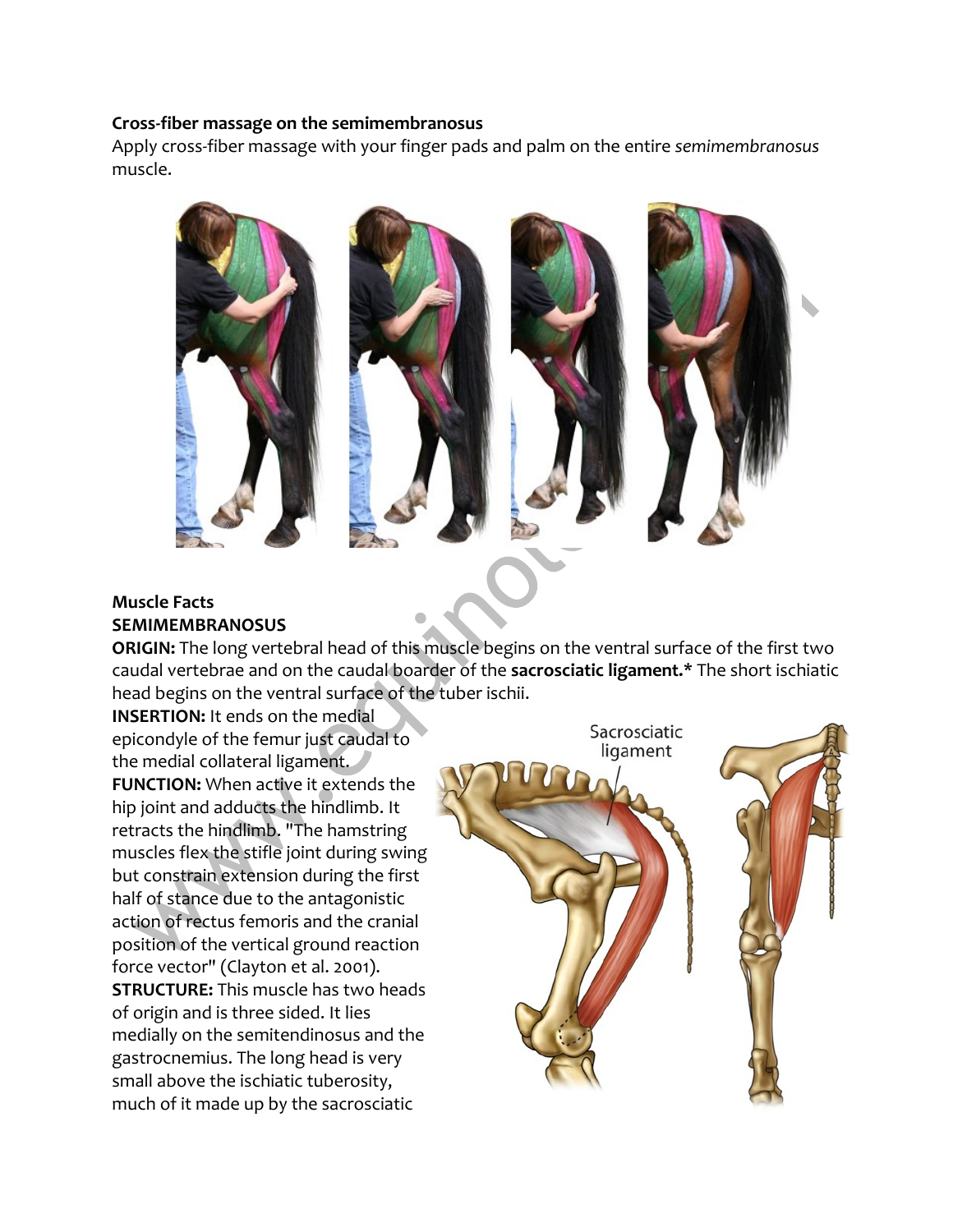ligament. This muscle can interdigitate with the adjacent hamstrings. **INNERVATION:** Ischiatic nerve.

**REACTION:** The horse will tighten the leg, step towards you, or tuck under. Do not confuse the taut edge of the sacrosciatic ligament as tension at the origin.

**PROBLEMS:** If the muscle is significantly shortened the pelvis may present an outflare/inflare issue (the tuber coxae (point of hip) is further away from the vertebral column (spinal bones) and tuber ischii (point of buttock) is closer to the vertebral column when comparing sides). A shortened cranial phase in the hindlimb may be noted. The limb will swing to the midline more than that the other limb. Due to its relationship with the sacrosciatic ligament, it may appear as a back problem.

\* The **sacrosciatic ligament** is a large sheet of connective tissue that completes the lateral wall of the pelvis. It originates from the lateral border of the sacrum and the first two caudal vertebrae. It spans the space between these, the ischiatic spine and the tuber ischii. It blends with the dorsal sacroiliac ligament at edge of the sacrum. This structure has had many names including the sacro-spino-tuberous ligament and the broad sacrotuberous ligament. The sacrosciatic ligament remains a convenient abbreviation.

## **SEMITENDINOSUS**

**ORIGIN**: The vertebral head, also known as the long head, can extend as far forward as the last sacral vertebra but typically arises from the transverse processes of the first two caudal vertebrae. Fibers also associate with the **sacrosciatic ligament.\*** The short ischiatic head originates from the ventral surface of the tuber ischii.

**INSERTION:** Some of this muscle inserts on the cranial margin of the tibia (the sharp crest on the cranial surface at the proximal

third). A larger part blends with the fascia of the leg (crural fascia) and the remainder unites with the biceps femoris tendon running to the calcaneal tuberosity.

**FUNCTION:** When active it extends the hip and the hock joints. It also adducts and retracts the hindlimb. "The hamstring muscles flex the stifle joint during swing but constrain extension during the first half of stance due to the antagonistic action of rectus femoris and the cranial position of the vertical ground reaction force vector" (Clayton et al. 2001). **STRUCTURE:** This muscle has